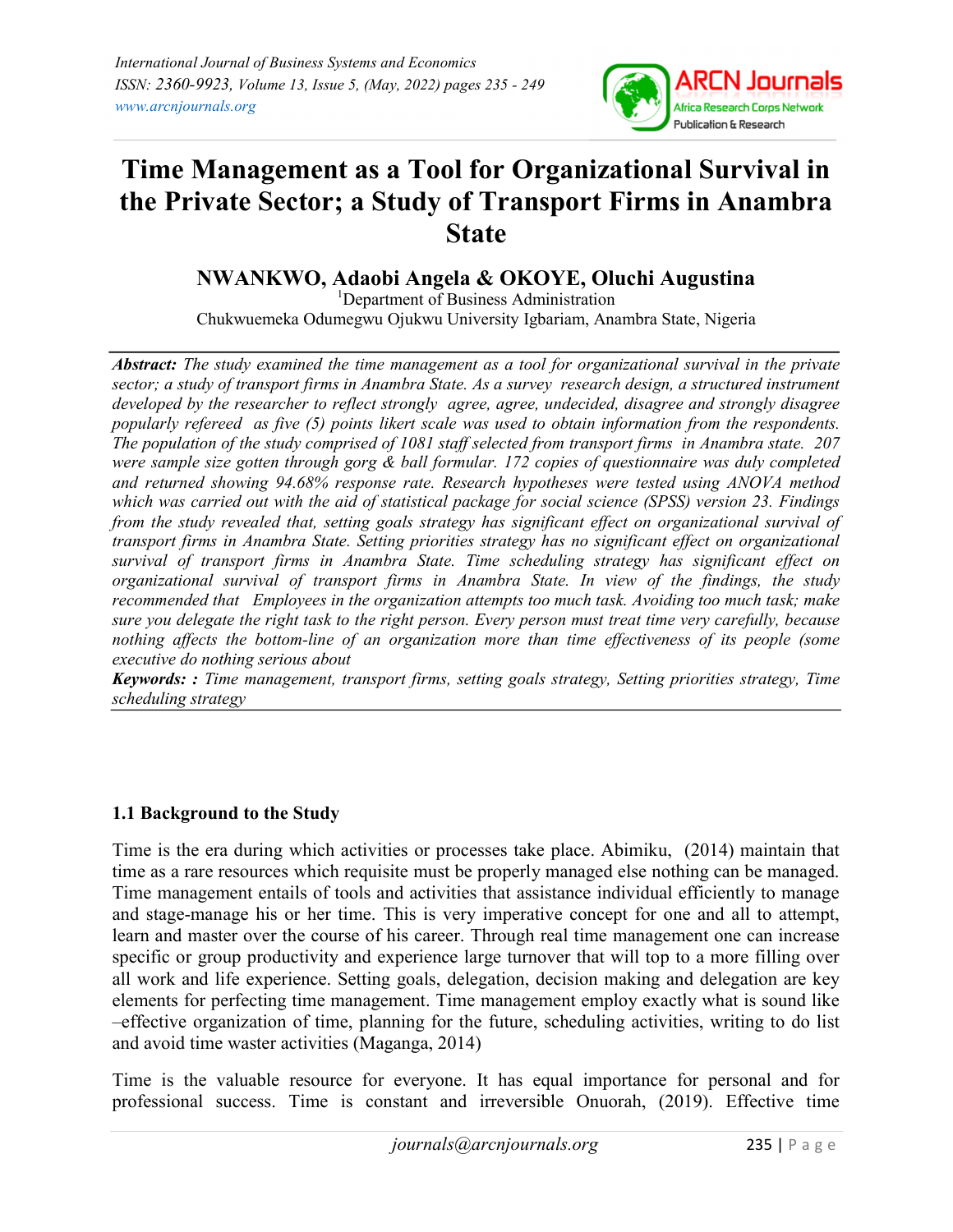management is a major challenge managers in Nigeria are facing today as they have a lot of duties to perform within a limited time. Performance in an organization revolves round the monetary costs, efficiency (i.e. ability to do something well or achieve a desired result without wasted effort) and effectiveness (i.e. doing the right things more than performing them efficiently). Time can be a tool for higher productivity in many organizations therefore it is needed to successfully utilized and not squandered on unprofitable things. In the corporate world, it is for the most popular saying that "time is cash", this adage is prominent Managing individuals' time can be the apparatus that will augment their possibilities by clinging entirely to it.

Time management involves keeping a schedule of the tasks and activities that have been deemed important. Keeping a calendar or daily planner is helpful to stay on task, but selfdiscipline is also required. The most efficient "to-do" list in the world will not help someone who does not look at or follow his own daily (Ojokuku & Obasan, 2011). Time management is the optimized usage of time to achieve easier life. It is a tool which consists of a wide set of rules and personal skills that impact directly on stress mitigation in workplaces, families and social ambiences (Akhavan & Eynolghozat, 2013). It is also the key to high performance levels and affecting not only the productivity of employees, but also helps to cope with pressure more efficiently (El-Shaer, 2015)

Managers often complain that they never get everything accomplished. Something always seems to occur and prevents them from completing tasks which they had hoped to finish the same day. As a result, they find themselves spending more hours at work and still fall further behind. Everyone has exactly 24 hours per day to complete work and enjoy a personal life, and it is those with better time management skills are able to get more accomplished work result. The company faces a number of problems and challenges centering on inefficiencies due to its time management such as lack of Job security, poor working conditions of employees, lack of adequate maintenance of human resource policy, lack of proper structuring of the organization which is required to have a new trend that would enhance its efficiency and make it feasible, poor team building and lack of self-discipline (Maganga, 2014).

Despite the importance of time in the provision of goods and services in an organization, not much attention seems to have been paid to it. In Nigeria, workers are not time conscious and such duties or task are not being discharged as at when needed. With regards to this, productivity turns out to be low, due to delay in performances of various tasks. Due to poor output, most organization's objectives are no longer providing satisfaction to customer needs. However, these are the developments that prompt the researcher to identify the following problems in the course of this study. Therefore, it is in the light of this that this study will examine time management practices as tool for organizational productivity. The examines time management as a tool for organizational survival in the private sector; a study of transport firms in Anambra State.

# 1.5 Research Hypotheses

The following research hypotheses are formulated

Ho<sub>1</sub>: Multitasking has no significant effect on organizational survival of transport firms in Anambra State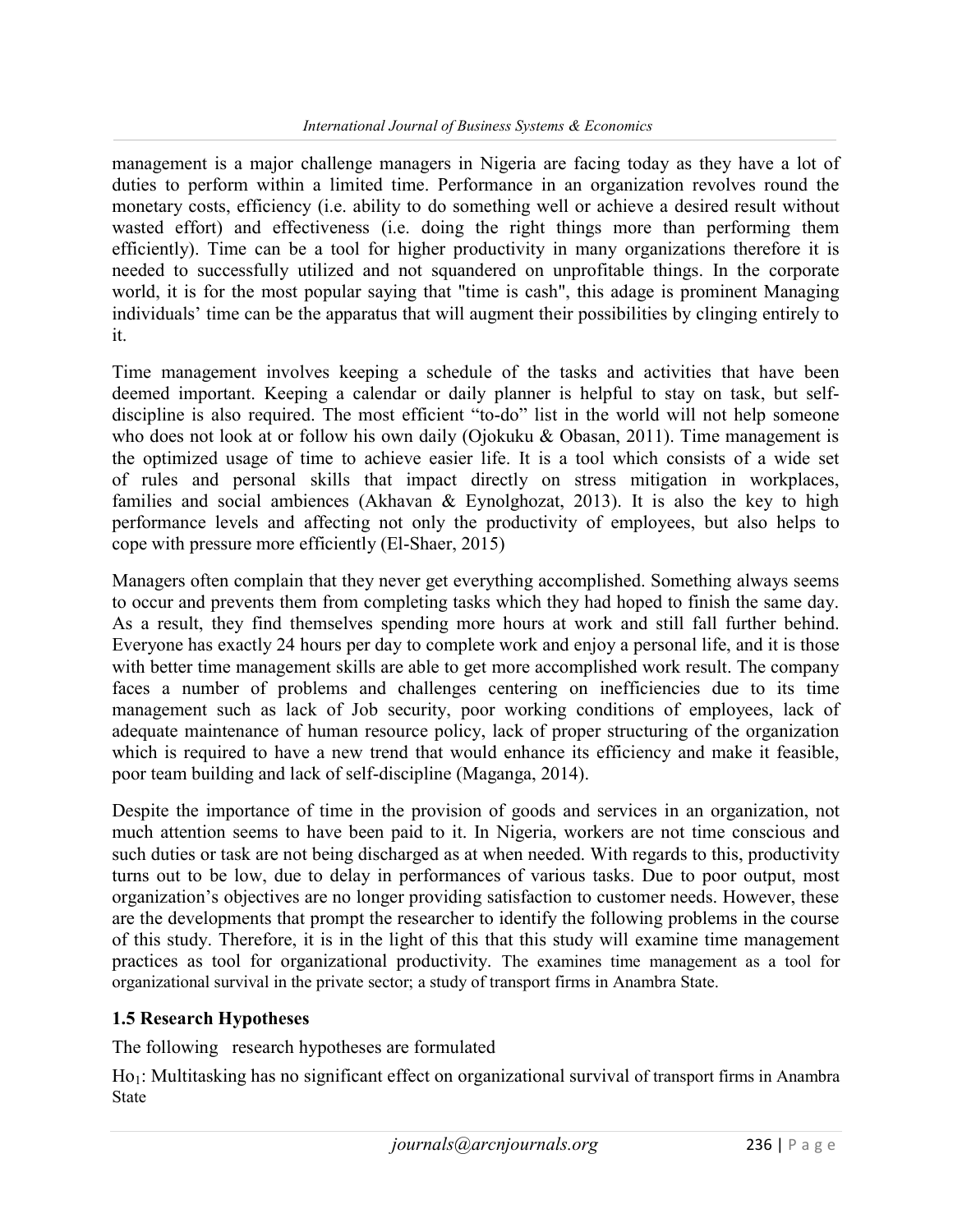Ho2: Setting priorities strategy has no significant effect on organizational survival of transport firms in Anambra State

Ho<sub>3</sub>: Time scheduling strategy has no significant effect on organizational survival of transport firms in Anambra State.

## REVIEW OF RELATED LITERATURE

## 2.1 Conceptual Review

## 2.1.1 Time Management

Time management is the act or process of planning and exercising conscious control over the amount of time spent on specific activities, especially to increase effectiveness, efficiency or productivity. For every industrial sector, time management is tantamount to the success of organizing any event. Time management refers to numerous techniques and skills that can help a person to make use of the available time in the most efficient way and to accomplish goals, tasks and projects within the predetermined period of time. Time management skills vary from, but are not limited to, prioritizing tasks, planning, scheduling, organizing and the delegation of functions. However, it also includes an analysis of the time spend for different activities as well as close monitoring that allows one to improve his time management skills (Wendy & Olori, 2017).

## 2. 1.2 Goal Setting

Goal setting is crucial in time management. When an individual is goal oriented, he/she will likely manage his/her time more effectively. Goal setting gives focus to where an individual will channel his/her time, energy and resources. To effectively manage your time, set long range and short range goals with key step to be taken to ensure their realization. For example, as a persona; assistant to a member of the House of Assembly, set goals of what you intend to achieve during your term in office. Break these goals into medium and short range objectives. Then list out key tasks that will lead to the achievement of these objectives. Let your goals be SMART (Specific, Measurable, Achievable, Realistic and Time bound). Remember the saying,' if you don't know where you are going, anywhere will take you there' (Mankelow and Carlson, 2013).

## 2.1.3 Establishing Priorities

It is absolutely important that set priorities among these tasks counts in time management. People often set priorities on the basis of path of least resistance, default and inspiration. These methods increase the likelihood of achieving less important goals at the expense of important ones. However, there are several priority selection techniques that can be adopted.

ABC Analysis of Establishing Priorities This involves categorizing priorities in the following order:

A - Tasks that are perceived as being urgent and important,

B - Tasks that are important but not urgent,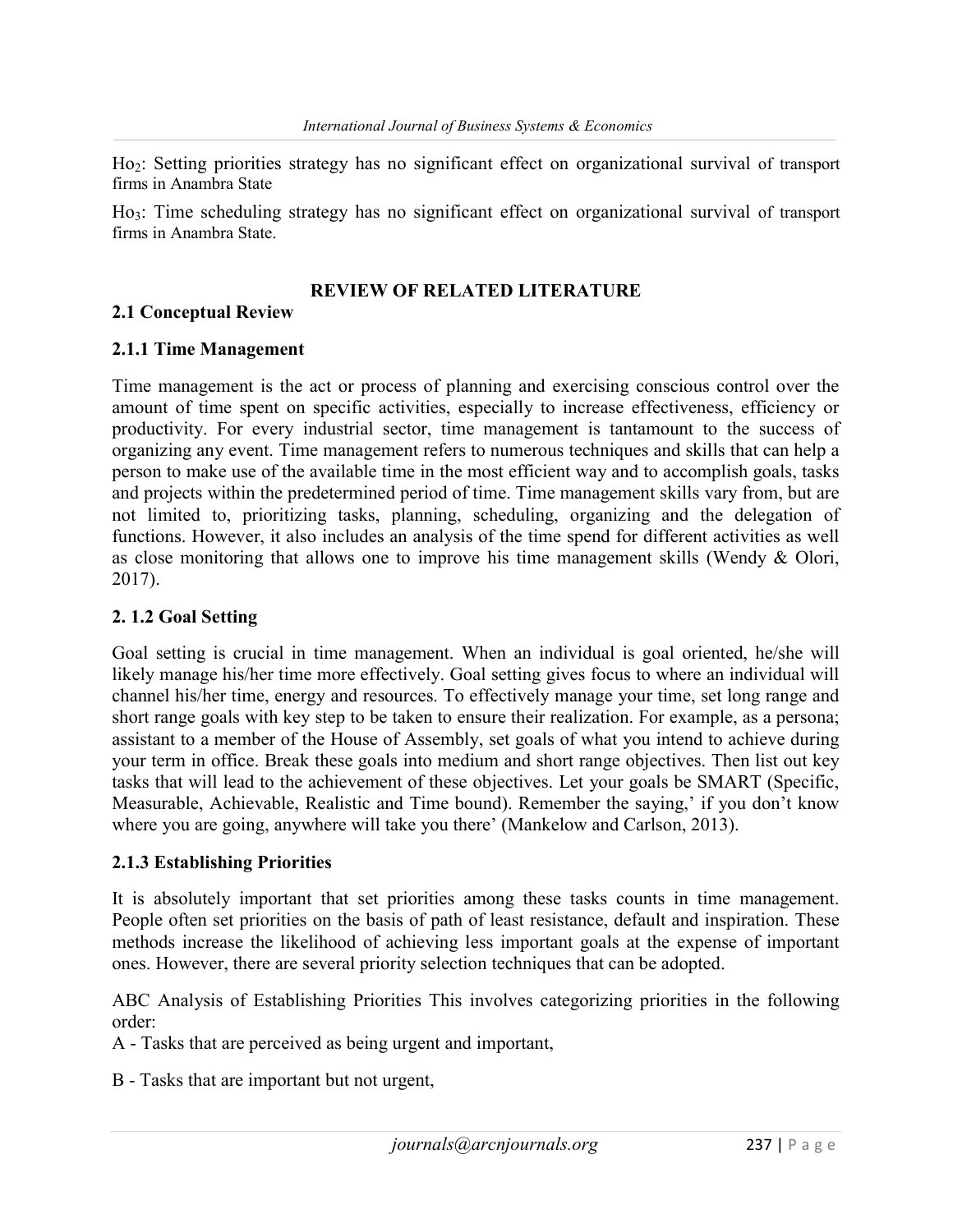C - Tasks that is neither urgent nor important.

Priority attention is given to goals listed as A and B. Research of high-performing organizations suggests that the most successful people spend 65 to 80 percent of their time on activities that are "important, but not urgent." The typical person spends about 15 percent of his or her (50-60 percent) time on those activities that are "urgent, but not important" activities such as interruptions and handling other people's priorities.

# 2.1.4 Scheduling time

Larco, Fransoo & Wiers,  $(2017)$  argues that time management is not straightforward task as it requires individual to change the behaviour by creating realistic time frames and putting completion dates on the items on to-do list. Set deadlines, post them where you cannot help but see them on your computer screen. The managers or individuals in the organization must develop a feeling for the passage of time and the habit of scheduling their time (Rich, 2012). There are things to consider such as calendar that helps in scheduling meetings, events and activities which assist one to know where organization is going and what to do in advance. It helps the organization to hold purposive meeting, however meetings are very potential in the organization development because they help in solving problems, deal with crises, building teams, therefore the chair person should recognize the importance of those who attend and keep the stakeholders connected through scheduling the meeting indicating where to start and the end with clear agenda. The meeting that is effective needs a well prepared agenda, communicated to all those who will participate along with details like time, date, location invite only those who will contribute to agenda, and make sure that the venue is well prepared and set up in the configuration that will best meet the needs

# 2.1.5 Organizational Productivity

The international labour organization (I.L.O.) publication "Higher Productivity in Manufacturing Industries" has defined productivity as the ratio between output of wealth and the input of resources used in the process of production". The European Productivity Agency (EPA) has defined productivity as follows. "Productivity is an attitude of mind. It is a mentality of a progress, of the constant improvement of that which exists. It is the certainty of being able to do better today than yesterday and continuously. It is the constant adaptation of economic and social life to changing conditions. It is the continual effort to apply new techniques and methods. It is the faith in human progress. One thing common to all these concepts of productivity is the desire to portray some one's ability to produce or the rate at which production is carried Professor Mehta defines productivity as the "ratio of output to the corresponding labour", He places the validity of this definition on its popularity. Salter accepts the measure of labour productivity as output per man hour because it has a perfectly respectable ancestry.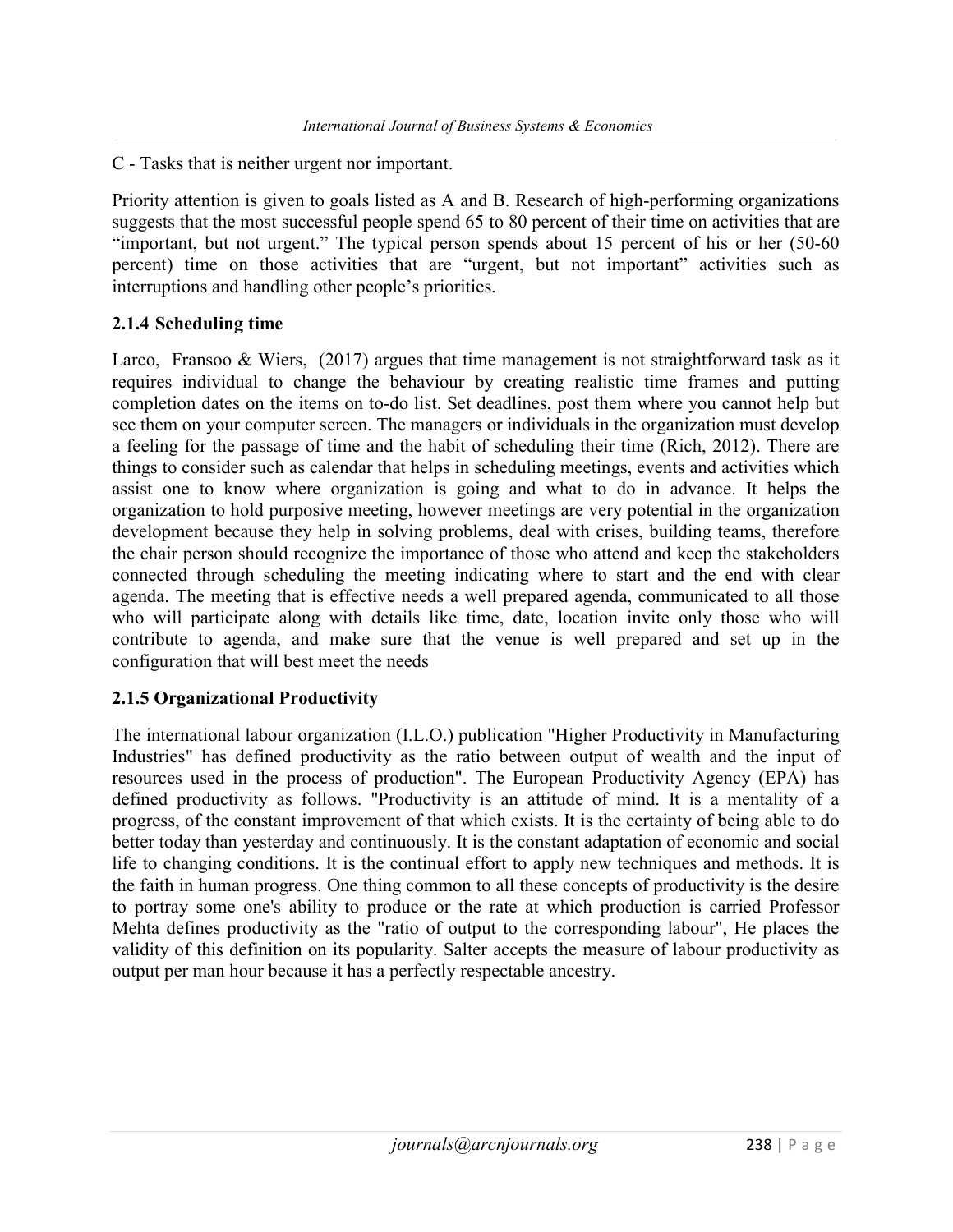# 2.2 Theoretical Framework

# Maslow Theory

This is very popular theory known as hierarchical needs theory, developed by Abraham Harold Maslow an American psychology professor. He teaches the importance of matching time management with our other needs as human. He built a hypothetical pyramid, where our physiological level needs (food, water, shelter,) were put at the base of the pyramid, while selfactualization was placed on the top of the pyramid. In between these two extreme levels, belonging, love, and self-esteem were positioned. The 5 levels were examples of different strata of human life. The theory doesn't specify the time period required to attain them, but it focuses on understanding your needs, differentiating them, and setting time limits on getting each done so that you do not encroach on other essential areas of your life. The second and most central point of Maslow's theory is that people tend to satisfy their needs systematically, starting with the basic physiological needs and then moving up the hierarchy. Until a particular group of needs is satisfied, a person's behavior will be dominated by them. Thus, a hungry person is not going to be motivated by consideration of safety or affection, for example until after his hunger has been satisfied. Maslow later modified this argument by stating that there was an exception to the rule in respect of self-actualization needs. For this group of needs it seems that satisfaction of a need gives rise to further needs for realizing one is potential.

Maslow's theory provided a useful early framework for discussions about the variety of needs people may experience at work and the way in which their motivation can be met by managers. One criticisms of the theory is that systematic movement up the hierarchy does not seem to be a consistent form of behavior for many people. Alderfer (1972), for example, argued that individual needs were better explained as being on a continuum, rather than in a hierarchy. He considered that people were likely to move up and down the continuum in needs - existence needs (ie the basic of life), relatedness needs (ie social and interpersonal needs) and growth needs (ie personal development needs).

# 2.3 Empirical Review

Francis. and Olori (2017) The study investigates the relationship between Time Management and Organizational effectiveness in manufacturing firms in Port Harcourt. The study adopted quasiexperimental research design since it is a cross sectional survey. The population of the study is 192, and the study focused on the population since the population size is small. The data were analyzed using Spearman's Rank Order Correlation Coefficient Statistic through the use of Statistical Package for Social Sciences (SPSS). The findings revealed a positive and significant relationship between Time Management and Organizational effectiveness. Hence, the study therefore concludes that Time Management affects Organizational effectiveness in manufacturing firms in Port Harcourt, and recommended that management should actively engage in prioritizing that will facilitate and improve organizational effectiveness in the organization. They should also delegate responsibility in order to improve customer's satisfaction and organizational effectiveness. They should encourage proper scheduling of work to various units in the organization to ensure organizational effectiveness. Effective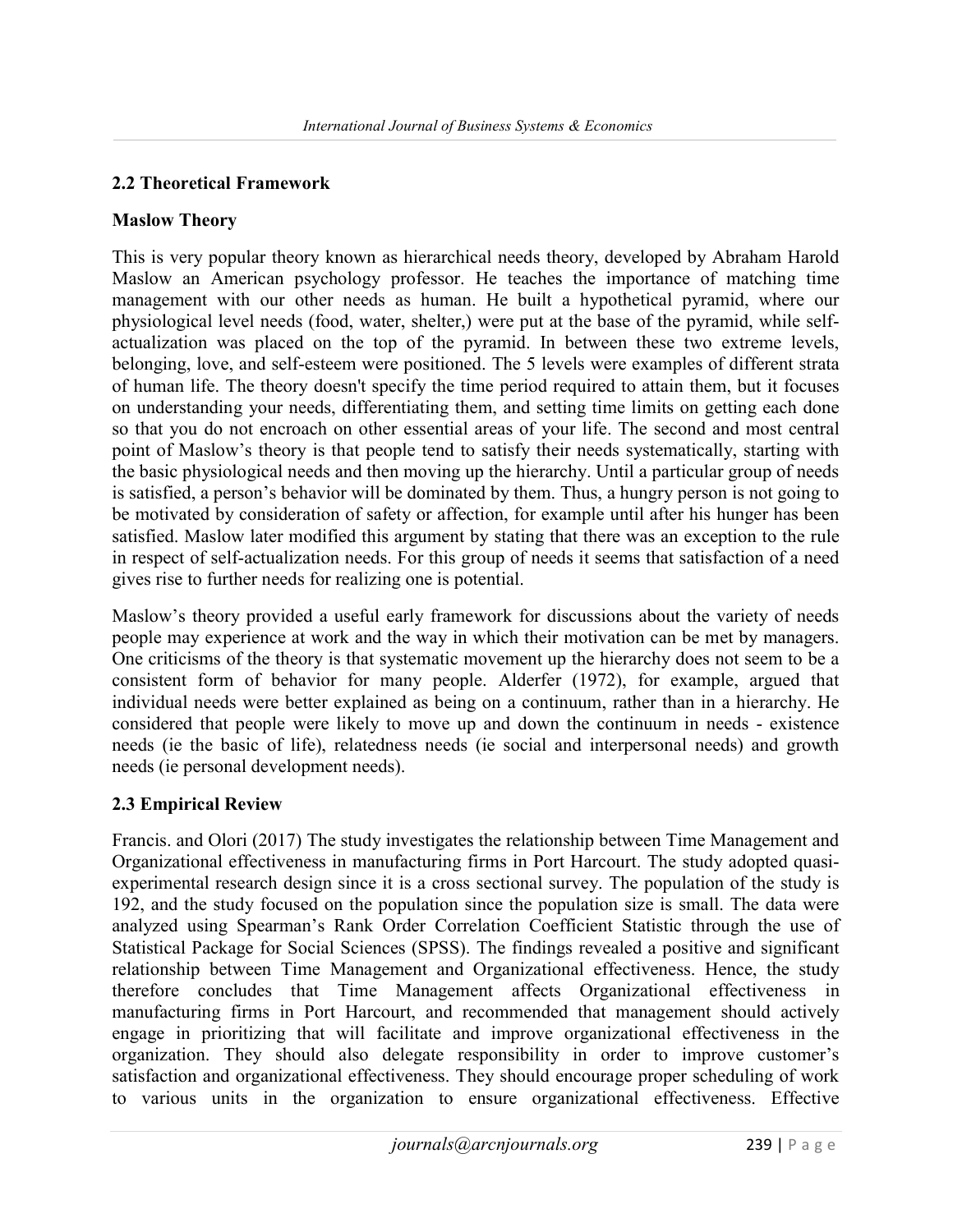organizational structure should be set up for proper control of the organizational resources that will ensure organizational effectiveness in the organizations. The research study could not cover the service organizations. Hence, there is need to examine the extent to which time management affect organizational effectiveness in manufacturing firms in Port Harcourt.

Cross and Jiya (2020) assessed effective time management on organizational performance of Northern Nigeria Noodle Company Ltd. Survey Research design was adopted for the study. The main objective of the study is to examine the effects of time management on employees' performance. The specific objectives are to: Determine the impact of effective time management on employee's performance in NNNC and identify the factors that influence effective time management on employee's performance in NNNC. Effective time management not only affects the productivity of your employees, but also helps to cope with stress, conflicts and pressure more efficiently. It also helps them maintain a healthy work-life balance and keeps them motivated. The findings of the study reveal that there is a positive relationship between the organizational performance and effective time management. Based on the findings, it is recommended that an increase in proper time management will bring about a corresponding increase in the organization performance, all things been equal and in order to create a timeconscious organization that one will have to become more time efficient, the organization itself must streamlines its time management process.

Peter and Mbah (2020) examined the effect of time management on organizational productivity in the manufacturing industry, using three manufacturing firms from the senatorial zones of Anambra state as a case study. Based on this, three specific objectives, three research questions and three null hypotheses were formulated. Theoretical and empirical literatures related to the study topic were extensively reviewed and survey research design was adopted by use of questionnaire for data collection. 560 employees which was the population of study were the survey respondents. Due to the small size of population, the entire population was used in the data analysis. The survey responses have been studiously analyzed and ascribed to the tenets of the theories. The methodology applied was the quantitative approach. Simple percentages were used to analyze research data while one way analysis of variance was used to test the null hypothesis. The study found that the overall regression model is statistically significant. The findings of the study show that the case study companies already implement time management in its daily routines. However, this is not adequately effective. The study, therefore establishes the fact that effective time management is an essential factor and a great tool that enables a firm manage its financial future and improve productivity.

Zahid, Saba, Pervez and Shahabuddin (2014) assess the level of time management in public and private sector organizations and then to find the impact of time management on employee satisfaction and the overall performance of the organization. Close ended questionnaires were administered from 260 male and female faculty members and students of public and private universities of Hyderabad and Jamshoro districts. Data was analyzed through independent sample T-test and correlation. The results of the test indicated that employees of both type of organizations act on time management almost equally. The result also indicated that females are more time conscious as compared to males. The result also showed that time management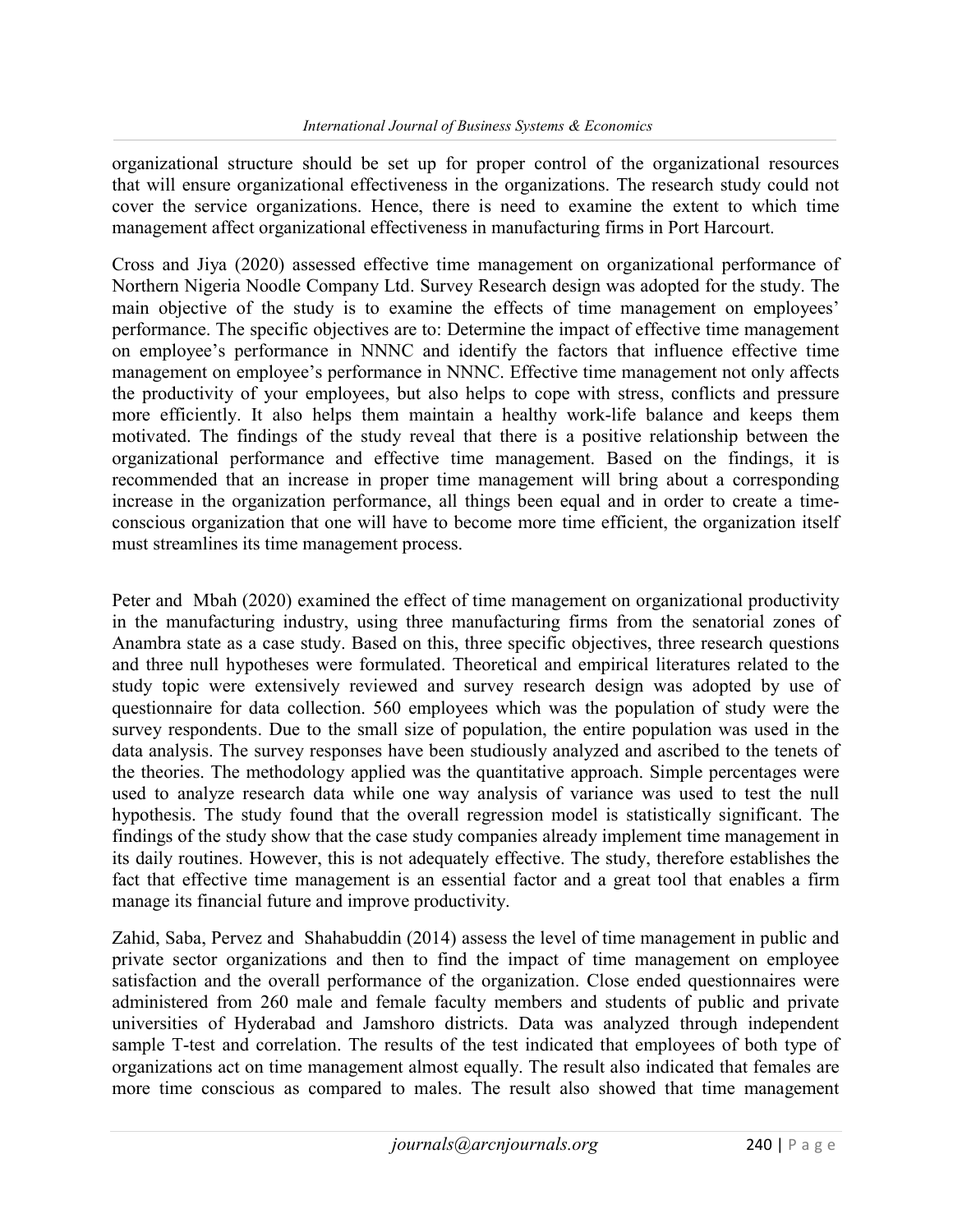increases employee satisfaction and motivation and also increases the performance of the organization.

Ziekye. (2016) determined and identify the factors that affect time management in Ghana and examining the relationship between organizational effectiveness and time management. A model was designed based on the literature, linking factors of time management with time management and organizational effectiveness. Four hypotheses were built based on the literature and the models were tested in perspective of the previous studies and literature. Findings: The literature and various studies concluded that factors such as strategic planning, organizing/prioritizing and personal responsibility / accountability as principal indices of time management cumulatively have positive impact on organizational effective performance. The more these important time management principles or indices are employed by any organization or management, the more efficient and effective their time management practice becomes. Also there exists a positive relationship between time management and organizational Effectiveness. The more efficiently time is managed by the staff and employees of an organization, the more productive and effective the organization becomes. Responsibility/discipline for enhancing institutional time management which leads to productivity and organizational effectiveness. The organizations should therefore design their rules, processes, policies and organizational structures in such a manner that gives room for the implementation and operationalization of among other factors, these three fundamental imperatives. This will surely lead to organizational growth and development.

Nchuchuwe, Ajulor and Qazeem (2021) focused on time management as an indispensable leadership tool for attaining goals in the Nigerian public organizations. This study adopts qualitative techniques. It reviews previous field works and theories. In addition, materials were gathered from the internet, journals and textbooks. It therefore reveals that many public organizations failed not because the expected resources are not available, but the kind of leader that possesses quality of leadership skills especially in terms of time management, are not in position. This study therefore suggests some tips to manage time and to appear as a good leader in the public organizations. Among others tips, a prioritized and organizing daily work plan or schedule is suggested for public organizations

Osawe, (2017) examined how time, which is available to all, yet scarce, can be managed to enhance effective and efficient service delivery in the public service. The article also beams a search light on organization of activities towards effective time management, as well as, the relationship between supervisors and subordinates as regards time management. The study discovered that Nigeria public servants are faced with time management problems which have become a hindrance to effective service delivery. Nevertheless, the article advances certain measures, which if adopted by the public servants will promote the virtue of time management that can lead to employee effectiveness and efficiency in the public service. Among others, employees in the public service should be encouraged to prioritize their activities, maintain a proper time audit in their work place, be prepared to adjust to the best use of time. They should be on guard against unscheduled visitors and telephone calls. Also meetings should be held during specific hours of the day, while other times should be devoted to work. These recommendations should be seen as strategies for effective work habit in the Nigerian public service.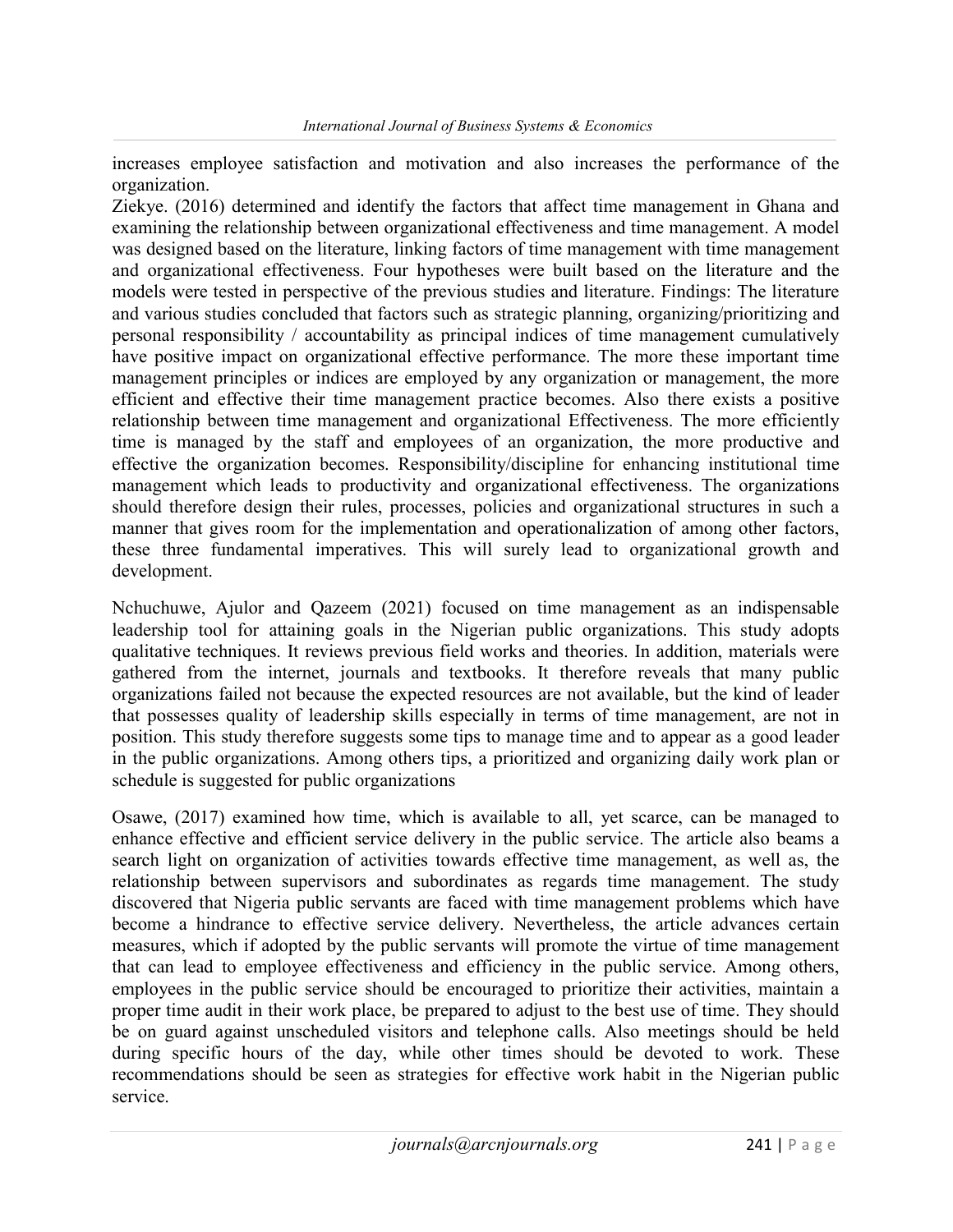Akintayo, et al (2020) investigated the impact of time management on business performance in banking industry in Nigeria. Survey research design was adopted and a total of 477 respondents were selected using stratified sampling technique. A structured questionnaire was used for data collection and descriptive inferential statistics was used for analysis at 0.05 alpha level. Findings revealed that there is significant contribution of time management practice to business performance. Also, it was ascertained that there are differences between male and female respondents' perception on business performance based on time management practice. It was recommended that organization should specify the time bound for performance of a specific task with strict enforcement using internal mechanism. Also, importance should be attached to the time frame for job performance and compliance among the workforce and form part of appraisal format for promotion at the workplace.

Asiedu, (2019) examine the extent to which time management affects employee performance and to identify the measures to improve on the nature of time management. The study adopted a quantitative approach because it gives an advantage of describing the respondent's personal characteristics, opinions, attitude, perceptions and preferences. The key source of data was a structured questionnaire for the staffs of Fan Milk Ghana Limited. The total number of respondents was 80 out of 150 personnel. The data analysis method used was statistical package for social sciences (SPSS version 20), it was further analyzed using tables and figures. The findings showed that Time Management enables the organization studied to survive competition and get more business. It was concluded that there is a significant and positive relationship between time management practices and employees performance. The researcher recommends that Fan Milk Ghana Limited should adhere strictly to effective time management in order to provide quality services to their customers to gain competitive advantage and be successful.

## METHODOLOGY

## 3.1 Research Design

For the purpose of this study, survey research design will be adopted. The method is considered adequate and the most appropriate because it helps the researcher to describe, examine record and interpret the variables that exist in this study. A survey is a series of self-report measures administered either through an interview or a written questionnaire (Stangor, 2011). It is a wellaccepted practice for collecting data in many fields of research, particularly, in the social sciences and organizational behaviour (Roztocki and Morgan, 2002).

## 3.2 Sources of Data

The data for this study will be obtained specifically from two sources namely: primary and secondary sources.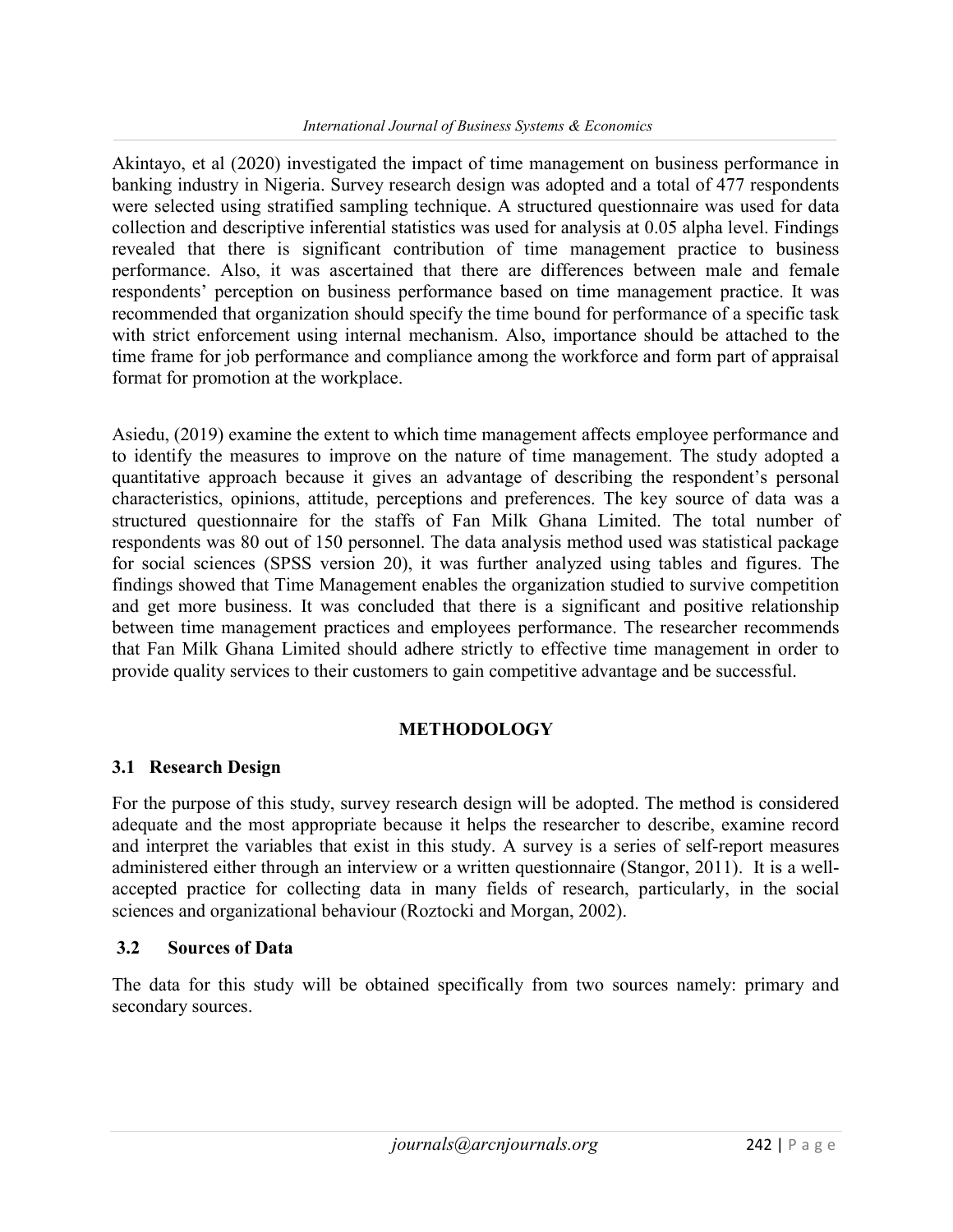# (a) Primary Source

In collecting primary data, three devices will be employed thus: personal interview, observation and questionnaire. In this study, questionnaires will be used to get information from the respondents

# (b) Secondary Source

 The secondary source involves the use of existing but related literature, which was produced by earlier researchers for the purpose of the study. Specifically; secondary data for this study will be obtained from journals, magazines, text-books, annual reports and internet.

# 3.3 Population of the Study

The population of this study comprise the senior staff of the selected transport firm in anambra state. The total population for the study is one thousand and eighty-one (1081) that are registered with Anambra state ministry of transport.

## 3.4 Sample size determinants

Given the nature of this study, it was difficult to cover the entire population of (1081), so a fair representative sample of the population therefore was imperative. Accordingly, the sample size for the study was determined by using the Borg  $& Gall (1973)$  formular for calculating sample size as follows

 $n = (1.960)^2 (0.05) [1081]$  $n = (1.960)^2(0.05)$  [1081]  $n = (3.8461) (54.05)$  $= 207.881$   $\longrightarrow$  207

 $n = 207$ 

# 3.5 Description of the Research Instruments

i. The instruments for data collection will be structured questionnaire, and observation. The questionnaire has two parts. All the questions in part A provides general information about the respondents while the remaining questions in part B address the research questions. The questionnaire was designed in likert scale format;

# 3.6 Data Analyses Techniques

Data will be presented in tables and corresponding values in percentages. ANOVA results will be used for hypothesis testing

# 3.7 Decision Rule

In testing the hypotheses, the calculated value of the test statistic will be compared with critical or table value of the statistic. The critical or table value serves as a benchmark for rejecting or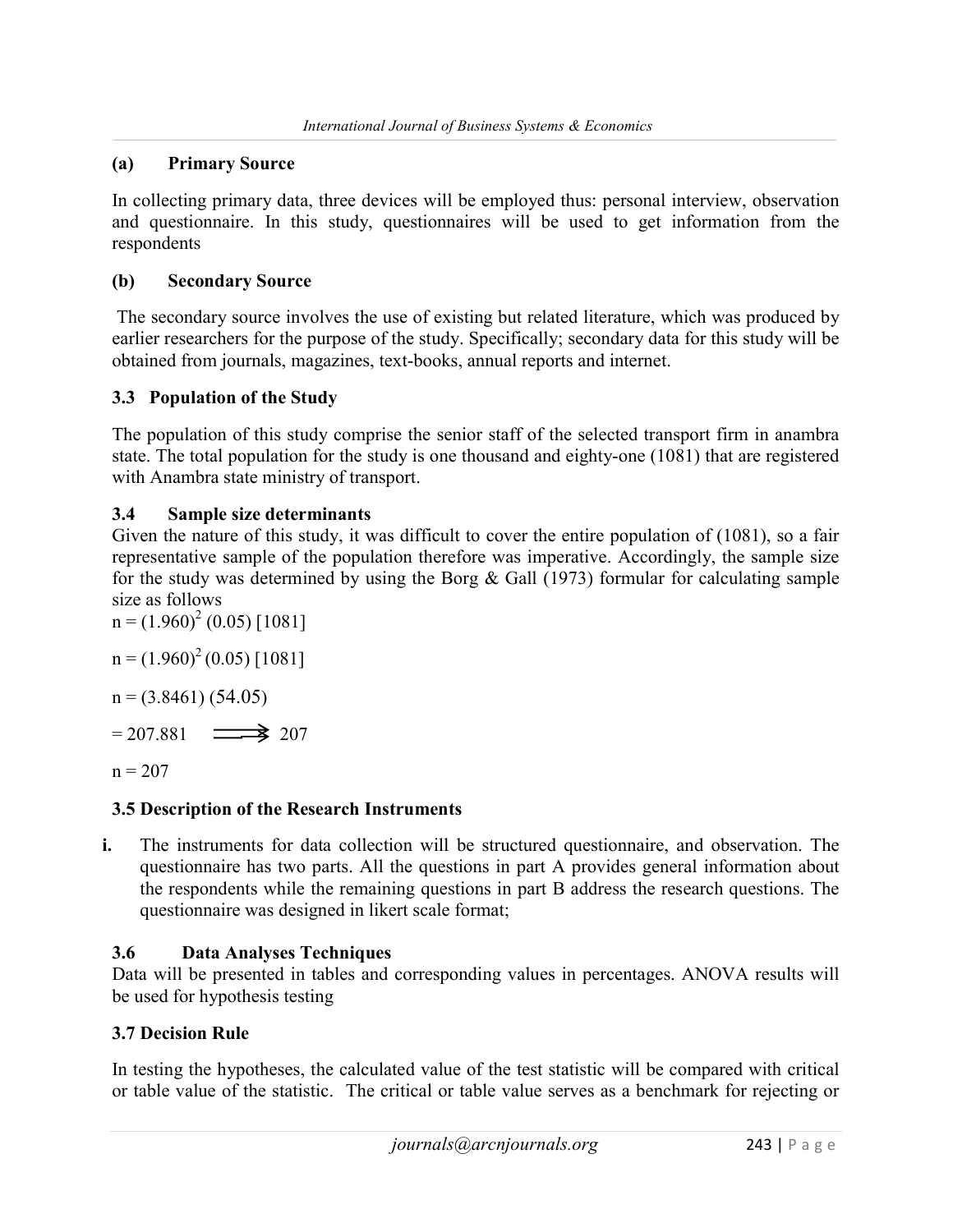not rejecting the null hypothesis. Therefore, the decision rule applied in this research is to reject the null hypothesis if the calculated value at 5% significance level with respective degrees of freedom is greater than the table value, otherwise do not reject

# PRESENTATION ANALYSIS AND INTERPRETATION OF DATA

This chapter presents the data obtained from the respondents through the administered questionnaire. two hundred and seven (207) were administered among the selected respondents. However, one hundred and seventy-two (172) copies of questionnaire were retrieved. Therefore, the analysis and interpretation of data were only based on the returned questionnaire. The validity and reliability of this study is highly ensured, despite the number of questionnaires not returned. The method used was percentage table technique and t-test for the hypothesis. The method was adopted because it possesses a unique estimating property which includes unbiased, efficiency and consistency when compared with other linear unbiased estimates.

#### 4.1 Demographic Table 4.1.1 SEX

|       |               | Frequency | Percent | Valid Percent | <b>Cumulative Percent</b> |
|-------|---------------|-----------|---------|---------------|---------------------------|
|       | MALE          | 104       | 31.0    | 60.5          | 60.5                      |
| Valid | <b>FEMALE</b> | 68        | 20.3    | 39.5          | 100.0                     |
|       | Total         | 172       | 51.3    | 100.0         |                           |
|       |               |           |         |               |                           |
|       |               |           |         |               |                           |

## Sources: SPSS Output 2022

The above table reveals that the one hundred and four of the respondents which represents fiftyseven (60.5) persons were male respondents, while sixty-eight (68) respondents which represent 39.5% were female respondents. By implication, male respondents were more than female respondents by 21.0% in our selected population sample for this study. The implication of this is to enable us to know the number of female and male that successfully returned their questionnaire.

| 4.1.2 Status |
|--------------|
|              |

|       |                  | Frequency | Percent | Valid Percent | <b>Cumulative Percent</b> |
|-------|------------------|-----------|---------|---------------|---------------------------|
|       | <b>MARRIED</b>   | 82        | 24.5    | 47.7          | 47.7                      |
|       | <b>SINGLE</b>    | 58        | 17.3    | 33.7          | 81.4                      |
| Valid | <b>DIVORCED</b>  | 15        | 4.5     | 8.7           | 90.1                      |
|       | <b>SEPERATED</b> | 17        | 5.1     | 9.9           | 100.0                     |
|       | Total            | 172       | 51.3    | 100.0         |                           |
|       |                  |           |         |               |                           |
|       |                  |           |         |               |                           |

Sources: SPSS Output 2022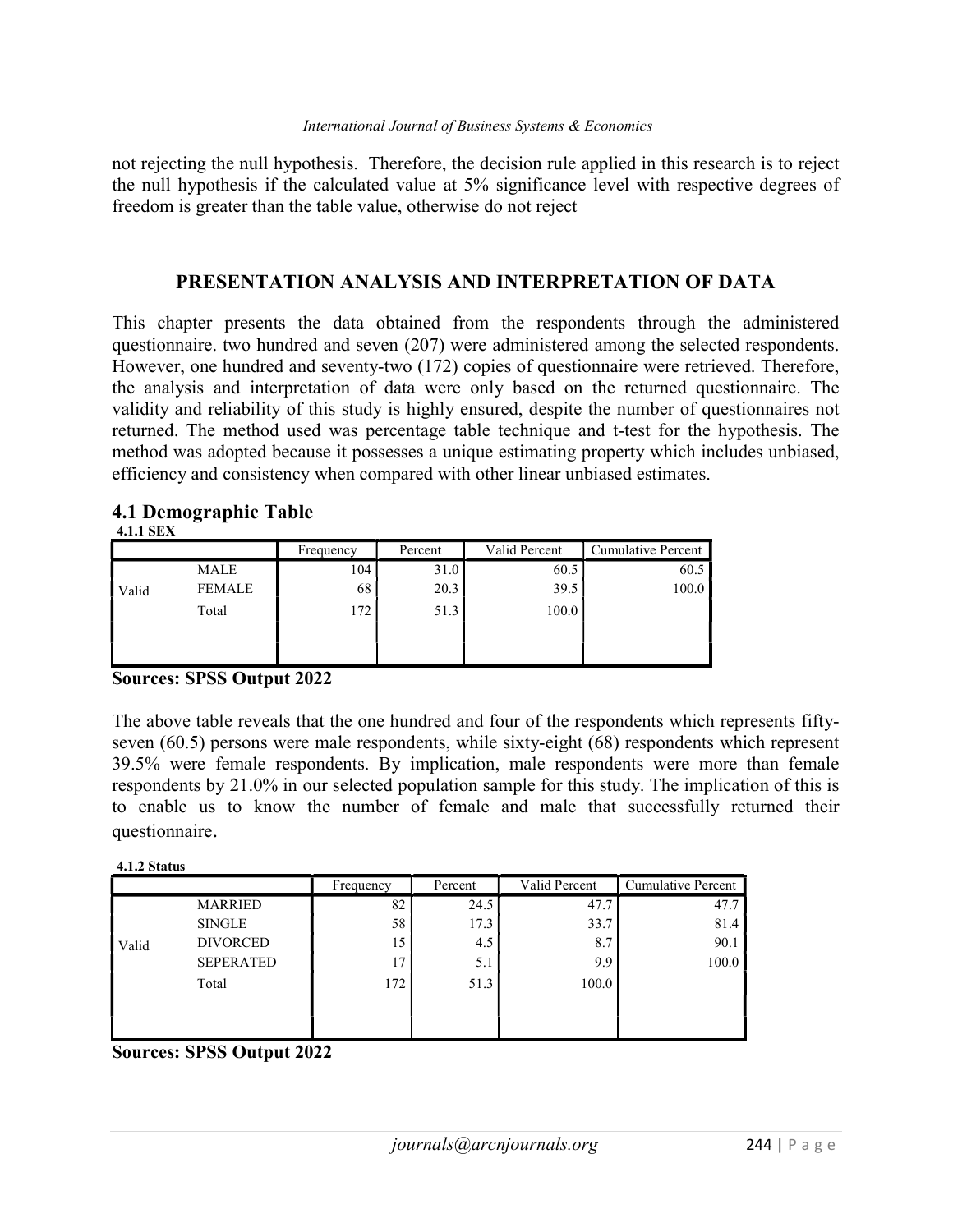In the table above, out of the one hundred and seventy-two (172) respondents, eighty-two (82) of the respondents were married. While fifty-eight (58) respondents which represent 33.7 percent are single. Fifteen (15) respondents which represent 8.7 were divorced, while separated were seventeen (17), which represent 9.9. Thus marital status table help us to know the number of single, married, and divorce respondents that answered the distributed questionnaire.

|       | $7.1.3$ Equivalibri quantication |           |         |               |                           |
|-------|----------------------------------|-----------|---------|---------------|---------------------------|
|       |                                  | Frequency | Percent | Valid Percent | <b>Cumulative Percent</b> |
|       | <b>WAEC/NECO</b>                 | 52        | 15.5    | 30.2          | 30.2                      |
|       | <b>B.SC/HND</b>                  | 93        | 27.8    | 54.1          | 84.3                      |
| Valid | MSC                              | 20        | 6.0     | 11.6          | 95.9                      |
|       | PHD                              | 7         | 2.1     | 4.1           | 100.0                     |
|       | Total                            | 172       | 51.3    | 100.0         |                           |
|       |                                  |           |         |               |                           |
|       |                                  |           |         |               |                           |

Sources: SPSS Output 2022

4.1.3 Education qualification

The table above indicates that fifty-two (52) respondents which representing 30.2% maintain to acquired WAEC/NECO, while 54.1% percent of the respondents which represents ninety-three (93) is B.sc/HND. Twenty (20) which represent 11.6 percept have m.sc, while seven (7) have P.hd. This as the one of demographic item helps us to identify the education qualification of the respondent

4.1.4 Age

|       |           | Frequency | Percent | Valid Percent | <b>Cumulative Percent</b> |
|-------|-----------|-----------|---------|---------------|---------------------------|
|       | 18-25     | 20        | 6.0     | 11.6          | 11.6                      |
|       | 26-33     | 42        | 12.5    | 24.4          | 36.0                      |
|       | 34-40     | 47        | 14.0    | 27.3          | 63.4                      |
| Valid | $41 - 50$ | 20        | 6.0     | 11.6          | 75.0                      |
|       | 51-BOVE   | 43        | 12.8    | 25.0          | 100.0                     |
|       | Total     | 172       | 51.3    | 100.0         |                           |
|       |           |           |         |               |                           |

Sources: SPSS Output 2022

The above table reveals that the 11.6% of the respondents which represents twenty (20) persons were within the age bracket 18-25, while forty-two (42) respondents which represent 24.4% were within the age bracket 26-33. Again, 27.3% of the respondents which represents forty-seven (47) persons were within the age bracket 34-40, while twenty (20) respondents which represent 11.6% were within the age bracket 41-50. Lastly, forty-three (43) respondents which represent 25.0% were within the age bracket 51 and above. The implication of this is to enable us to know the age bracket of respondents that successfully returned their questionnaire.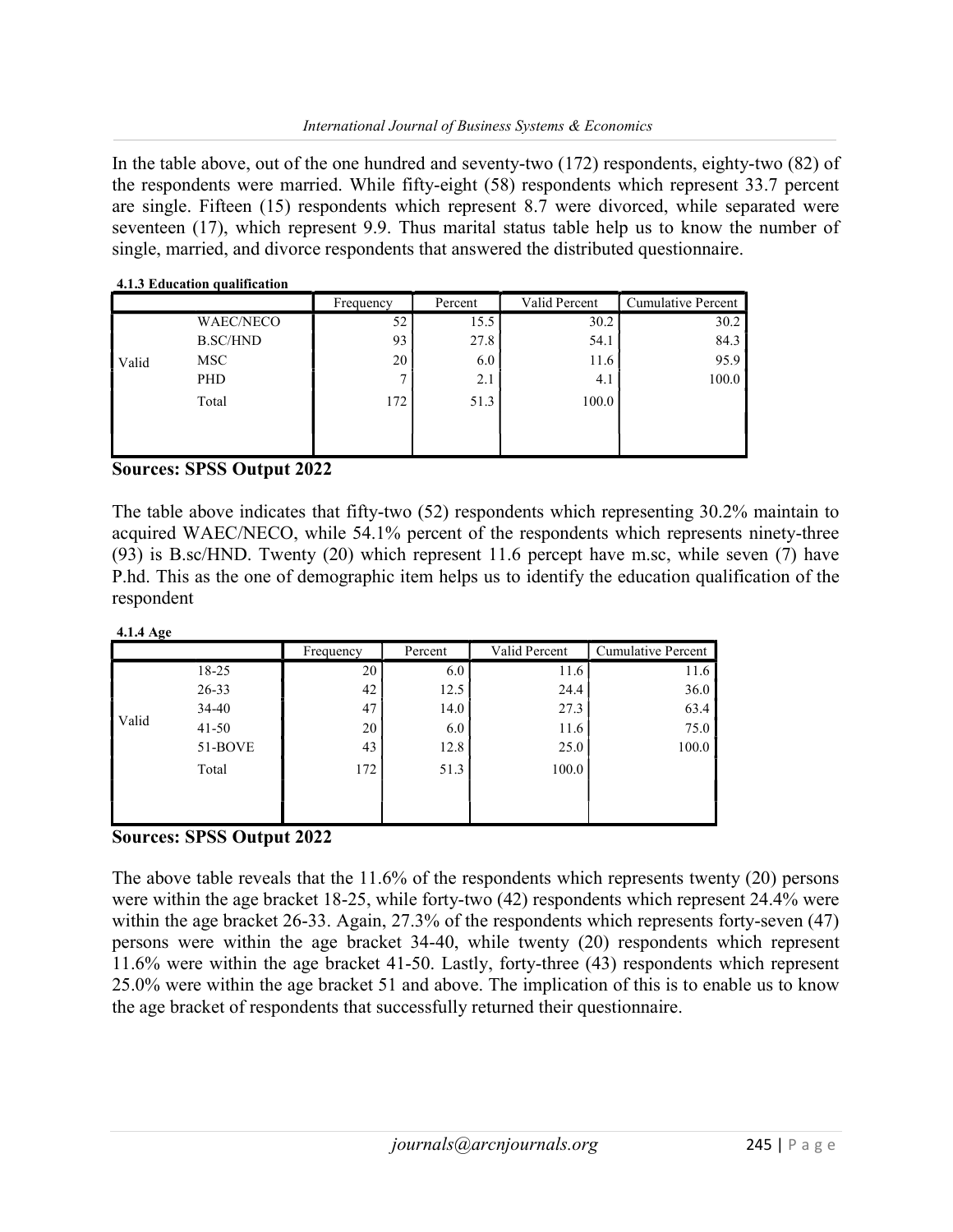# 4.2 Hypotheses Testing

## Hypothesis one

Ho<sub>1</sub>: Setting goals strategy has no significant effect on organizational survival of transport firms in Anambra State

ANOVA

|                | Sum of Squares | df  | Mean Square |        | Sig. |
|----------------|----------------|-----|-------------|--------|------|
| Between Groups | 139.809        |     | 34.952      | 47.346 | .000 |
| Within Groups  | 90.065         | 183 | .738        |        |      |
| Total          | 229.874        | 187 |             |        |      |

## Sources: SPSS Output 2022

In testing this hypothesis, the F-statistics and probability value in table 4.7 is used. Setting goals strategy variables have a F-statistics of 47.346 and a probability value of 0.000 which is statistically significant. Therefore, we reject the null hypothesis and accept the alternative hypotheses which state that setting goals strategy has significant effect on organizational survival of transport firms in Anambra State

# Hypothesis Two

Ho2: Setting priorities strategy has no significant effect on organizational survival of transport firms in Anambra State

| <b>Table 4.2.2</b> |  |
|--------------------|--|
|--------------------|--|

ANOVA

|                | Sum of Squares | df  | Mean Square |        | Sig. |
|----------------|----------------|-----|-------------|--------|------|
| Between Groups | 182.143        |     | 45.536      | 40.358 | .000 |
| Within Groups  | 137.652        | 185 | 1.128       |        |      |
| Total          | 319.795        | .87 |             |        |      |

#### Sources: SPSS Output 2022

Second hypothesis has f-statistics of 40.358 and a probability value of 0.000 which is statistically significant. Therefore, we reject the null hypothesis and accept the alternative hypotheses and conclude that Setting priorities strategy has no significant effect on organizational survival of transport firms in Anambra State

## Hypothesis Three

Table  $4.2.3$ 

Ho3: Time scheduling strategy has no significant effect on organizational survival of transport firms in Anambra State

ANOVA

| $10010 - 11700$ |                |                           |             |       |      |  |  |  |  |
|-----------------|----------------|---------------------------|-------------|-------|------|--|--|--|--|
|                 | Sum of Squares | df                        | Mean Square |       | S12. |  |  |  |  |
| Between Groups  | .746           |                           | .373        | 7.286 | .002 |  |  |  |  |
| Within Groups   | 161.869        | 184                       | .305        |       |      |  |  |  |  |
| Total           | 162.614        | O <sub>7</sub><br>$\circ$ |             |       |      |  |  |  |  |

Sources: SPSS Output 2022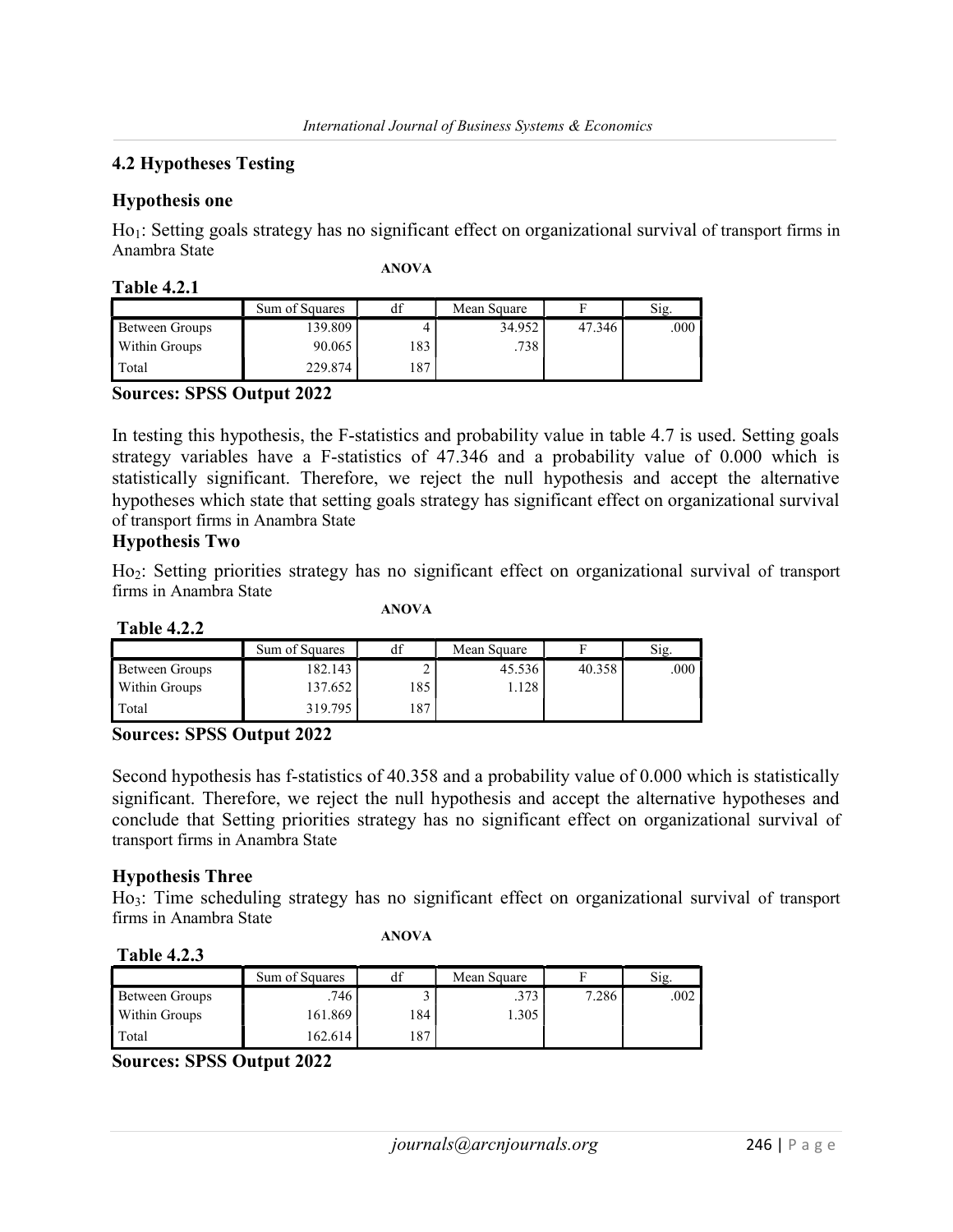The test conducted revealed that the large significance value (F.sig<.002) indicate no group differences. Since the F-value of 7.286 with a significance of .002 is less than .05 (i.e .002<.05), there exist no group difference. Therefore, Time scheduling strategy has significant effect on organizational survival of transport firms in Anambra State.

#### CONCLUSION AND RECOMMENDATION

## 5.1 Conclusion

Effect time management is a panacea to organizational effectiveness and not a placebo. Effective time management will improve staff productivity, make scheduling of jobs easier, make staff to perform tasks at their highest skill level, helping staff to prioritize and accomplish important task, recording and guiding the organization towards achieving its set goals. Being well organized in respect of the use of time does not necessary means a fixed state of quality. It can be acquired through learning and developing through consistent practicing and experience. Time will only work if the person is committed fully to it thereby removing any shred of doubts. The most important and crucial ingredient is "confidence", this is split into two aspects. Firstly, one needs to believe and have the full confidence that learning is possible and also the development of the skills is possible as well. Secondly, the time management techniques must be trusted because if not, there is no way it can work. If the two aspects can be achieved, then the level of effectiveness will be immense.

## 5.2 Recommendations

From findings, it was obvious that effective time management is a tool for organization performance. Thus, it is recommended that organization should adhere strictly to effective time management in order to provide quality services to their customers. The following time management is also recommended:

i. There is a positive relationship between the organizational high performance and time management. Thus an increase in proper time management will bring about a corresponding increase in the organization performance, all things been equal. In order to create a timeconscious organization that one will have to become more time efficient, and that the organization itself streamlines it process.

ii. Management should make sure that they delegate the right task to the right person.

ii. Make use of technology time savers and use the most appropriate form of technology I your organization

it). Laying emphasis on the importance of good time management at regular meetings is a great way of ensuring that all the employees are all aware of it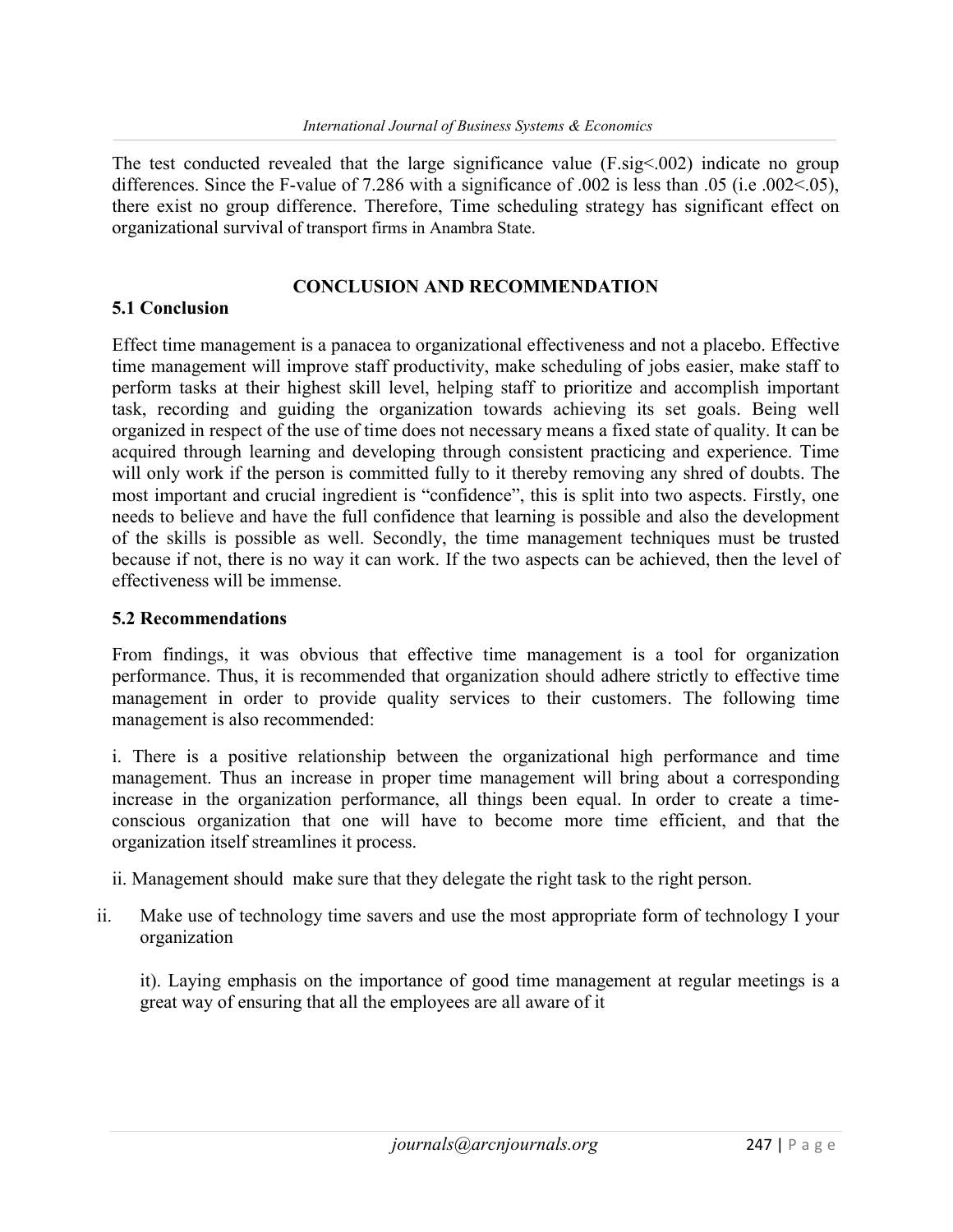## **REFERENCES**

- Abimiku, J.M (2014). Time management and students academic performance of nasarawa state tertiary institutions. Unpublished M.Eddissertation University of Jos, Jos Nigeria.
- Akhavan, P. & Eynolghozat, M. (2013). Exploring time management and its impact on stress management: A comparative case study in universities. International Journal of the Academy of Organizational Behaviour Management, 4(1), 36-64.
- Akintayo, D. I., Shadare O.A., Ayantunji, I. O. & Olaniyan, T. S. (2020). Time management and business performances in banking industry in Nigeria. Journal of Human Resources Management and Labor Studies 8, (2), 1-11
- Asiedu, R. (2019). time management and its effect on employees performance; a case of fan milk limited. University of Ghana
- Cross O. D. & Jiya N. S.(2020). effective time management on employee performance of northern Nigeria noodle company ltd. International Journal of Research Science & Management 7(1) 72-82
- El-Shaer, A. M. (2015). Impact of time management program on time wasters of head nurses and their perception towards effective organizational performance. Journal of Nursing and Health Science, 4(3), 18-30
- Francis N.W & Olori W.O (2017), Time Management and Organizational Effectiveness: A study of manufacturing companies in Port Harcourt, Nigeria. International Journal of Advanced Academic Research, 3,(4) 67-77
- Larco, J. A. Fransoo J. C. & Wiers, V. C. S. (2017) Scheduling the scheduling task: a time-management perspective on scheduling. Cogn Tech Work
- Maganga, M .D. (2014). Assessment of time management in improving organizational Performance In Bank Industry: A Case of Tanzania Postal Bank, Dares Salaam. A Dissertation for the Award of the Degree of Master of Science in Human Resource Management (MSc-HRM) of Mzumbe University
- Mankelow, J and Carlson, A. (2013) To Do List: The Key to Efficiency. [Retrieved 10th May 2013] http://www.mindtools.com/pages/article/new HTE\_05.htm
- Nchuchuwe, F.F, Ajulor, O.V & Qazeem, I.B (2021). time management: an indispensable leadership tool for attaining goals in the Nigerian public organizations. International Journal of Social Relevance & Concern, 9 (3) 81-96
- Ojokuku, R. M. & Obasan, K. A. (2011). Time management and organizational performance: A causal analysis. Pakistan Journal of Business and Economic Review, 2(1), 59-76.
- Onuorah, A.N. (2019). effect of time management on organizational productivity. International Journal in Management and Social Science, 7 (12) 116-133